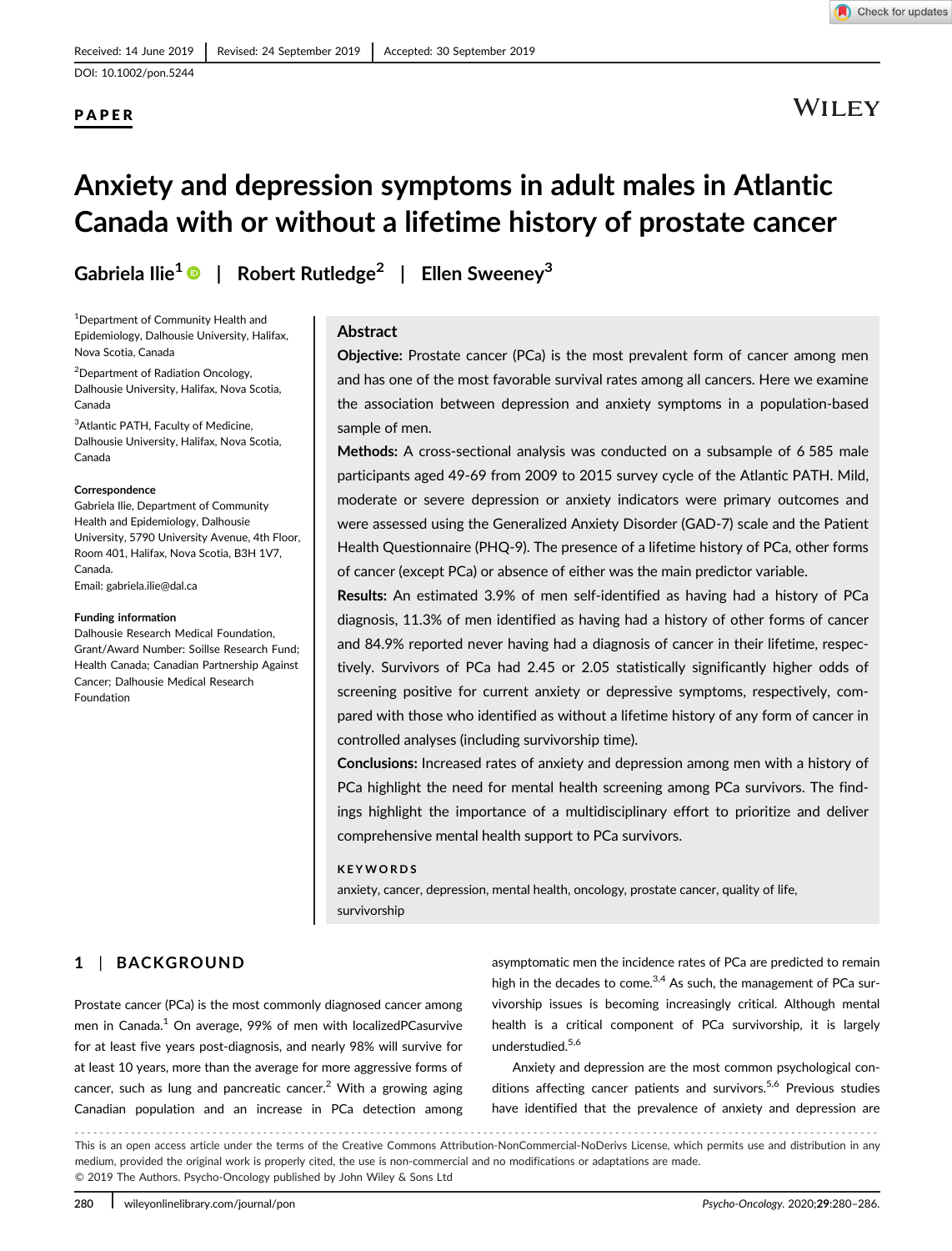higher among PCa survivors than that among survivors of other forms of cancer, but typically these studies have focused on rates of mental health during diagnosis or treatment rather than long term survivorship.<sup>7</sup> In a recent review, Fervaha et al. in 2019, identified that one in six men affected by PCa will experience depression, and that suicidal ideation and death by suicide were higher compared with PCa survivors without depression.<sup>5</sup> Anxiety and depression considerably affect survivors' overall quality of life, adherence to ongoing treatment and therapies, and have been shown to negatively influence disease progression and negatively affectthe oncological outcomes.<sup>5,8</sup> Several relevant contributing factors for mental health have been identified including functional (erectile, urinary and/or bowel dysfunction), psychological (anxiety, stress, depressive symptoms, learned helplessness, lack of cognitive reframing strategies), and social issues (being single, lack of social support or choosing social isolation). $9-12$ These findings have also been corroborated in a recent survey of PCa survivors in Nova Scotia, New Brunswick, and Prince Edward Island, Canada.<sup>12</sup> In this study, we examine the association of anxiety and depression symptoms among men residing in Atlantic Canada with a history of PCa or other cancers in controlled and uncontrolled analyses.

## 2 | METHODS

This analysis is based on a subsample of 6 585 men (ages 49-69-years old, M = 58.94 years old) surveyed between 2009 and 2015 as part of the Atlantic Partnership for Tomorrow's Health (Atlantic PATH) study which is a component of the larger Canadian Partnership for Tomorrow Project (CPTP), a pan-Canadian longitudinal cohort study examining the role of genetic, environmental, behavioral, and lifestyle factors in the development of cancer and chronic disease.<sup>13</sup> Although the age range of the total sample of men was 35 to 69 (n =  $9,445$ ), we narrowed our selection to include participants within the age range (49-69-years old) of men who reported a lifetime history of PCa diagnosis. The men in this study were residents of one of the four Atlantic Canada provinces (Nova Scotia, New Brunswick, Prince Edward Island, and Newfoundland and Labrador). All procedures performed in this study were in accordance with the ethical standards of the institutional ethics committee (Dalhousie University + 2018-4462) and with the 1964 Helsinki declaration and its later amendments or comparable ethicalstandards. All participants provided written informed consent. Details on recruitment and data collection have been previously described.<sup>14,15</sup> In brief, participants completed a set of paper and pencil standardized surveys on sociodemographic characteristics, health history, and lifestyle factors, as well as provided physical measures and biological samples.

#### 2.1 | Measures

## 2.1.1 | History of PCa diagnosis

Participants were asked to identify if they have ever been diagnosed with cancer, their age at diagnosis and type of cancer. Type of cancer included bladder, brain, breast, colon, esophagus, kidney, larynx, leukemia, liver, lung and bronchus, non-Hodgkin's lymphoma, pancreas, prostate, rectum, skin, stomach, thyroid, trachea, and other. The absence of a lifetime history of cancer was coded 0, the presence of a lifetime history of PCa diagnosis was coded 1, the presence of a lifetime history of other types of cancer was coded 2.

Anxiety. Participants were asked to complete the generalized anxiety disorder scale (GAD-7), a self-reported seven-item scale that is used to calculate an anxiety score based on symptoms experienced over a 2-week period.<sup>16,17</sup> GAD-7 is a well-established measure that has proven to be highly reliable. The GAD-7 is based on the Primary Care Evaluation of Mental Disorders (PRIME-MD) diagnostic instrument and uses a four-point Likert Scale ranging from zero ("not at all"), one ("several days"), two ("more than half the days"), to three ("nearly every day"). Scores on GAD-7 range between 0 to 21, with scores under 5 indicating good mental health, 5-9 indicating mild anxiety symptoms, 10-14 indicating moderate anxiety symptoms, 15-21 indicating severe anxiety symptoms. $17$  To insure adequate cases, scores on GAD-7 were binary coded to depict the absence or presence of anxiety symptoms (scores below 5 were coded 0, and those ≥5, representing mild, moderate or severe symptoms were coded 1). The dichotomization of the presence or absence of mental health symptoms of mild or greater severity is common in the literature.<sup>16,18</sup>

## 2.1.2 | Depression

The Patient Health Questionnaire (PHQ-9) is a self-reported nine-item scale and was used to calculate a depression severity score based on symptoms over a two-week period.<sup>19</sup> The PHQ-9 is based on the Primary Care Evaluation of Mental Disorders (PRIME-MD) diagnostic instrument and utilizes nine DSM-IV criteria that were measured using a four-point Likert Scale ranging from zero ("not at all"), one ("several days"), two ("more than half the days"), to three ("nearly every  $day''$ ).<sup>19-21</sup> Scores on PHQ-9 range between 0 to 27, with scores under 5 indicating good mental health, 5-9 indicating mild depression symptoms, 10-14 indicating moderate depression symptoms, 15-19 indicating moderately severe depression symptoms, and 20 to 27 indicating severe depression symptoms. To ensure adequate cases, scores on PHQ-9 were binary coded to depict the absence or presence of anxiety symptoms (scores below 5 were coded 0, and those ≥5 were coded 1).

#### 2.1.3 | Covariates

Six covariates were also modeled, including age (coded 1 for 39-49, 2 for 50-69 years old) and relationship status, coded as 1 for married or living with a partner, or 2 for divorced, widowed, separated, or single, never married. Current province of residence was coded as 1 for Nova Scotia, 2 for New Brunswick, 3 for Prince Edward Island, 4 for Newfoundland and Labrador). Education level was coded as 1 for high-school or less, 2 for community college, trade or nonuniversity certificate, 3 for undergraduate degree, and 4 for graduate degree. Household income was coded as 1 for under \$50 000, 2 for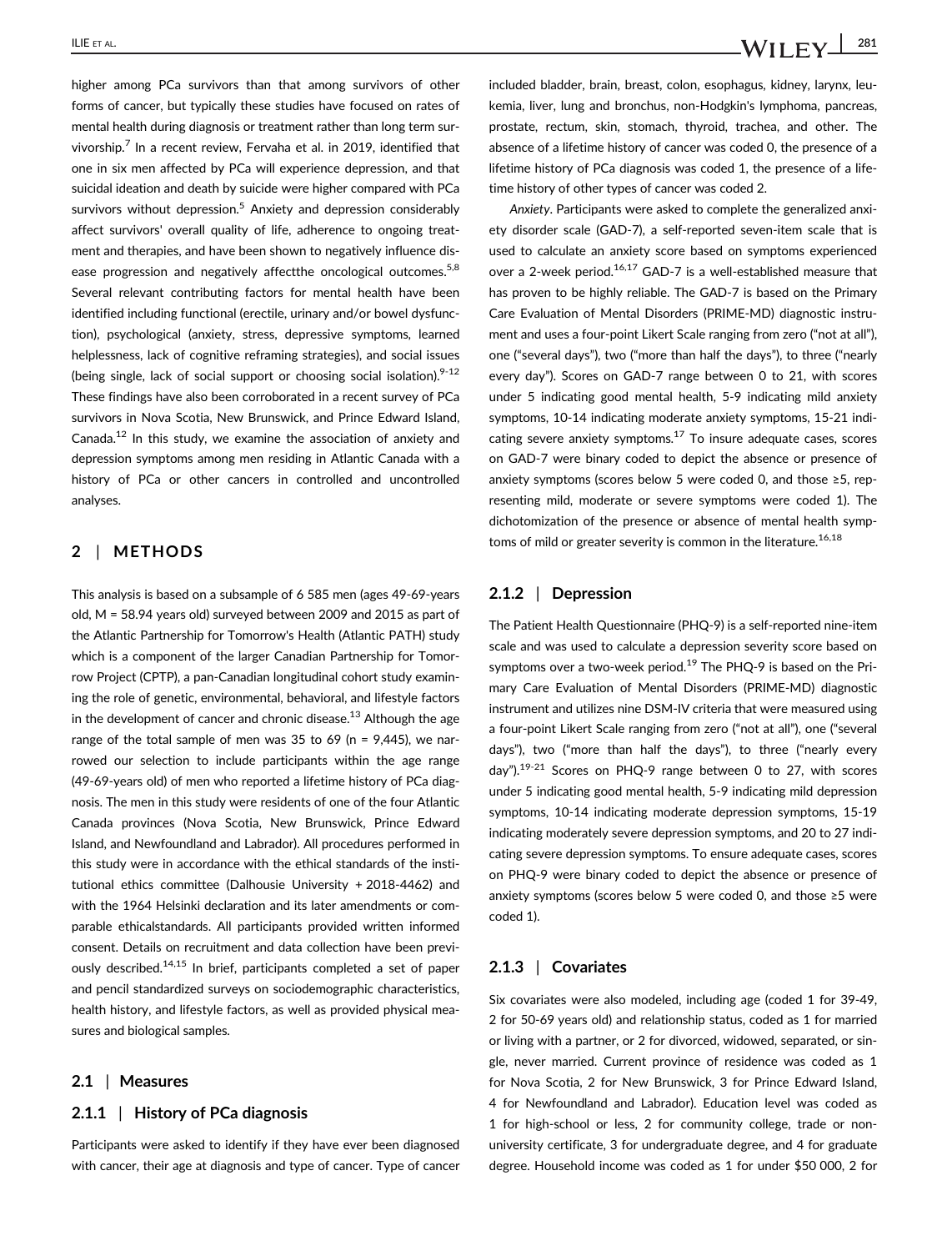TABLE 1 Binary logistic regression analyses predicting anxiety or depression symptoms by history of prostate cancer diagnosis and covariates among adult men residing in Atlantic Canada, aged 49+, between 2009and 2015, for original data (n = 4379 anxiety symptoms, n = 4417 depression symptoms) and multiple imputation pooled data  $(n_{M1}=6585$  for both depression, and anxiety symptoms)

|                                                      | No anxiety vs mild, moderate or severe anxiety<br>symptoms |                         | No depression vs mild, moderate or severe depressive<br>symptoms |                           |
|------------------------------------------------------|------------------------------------------------------------|-------------------------|------------------------------------------------------------------|---------------------------|
|                                                      | n = 4379 <sup>a</sup> OR (95% CI)                          | $n = 6585b$ OR (95% CI) | $n = 4417^a \text{ OR}_{M1}$ (95% CI)                            | $n = 6585b ORMl$ (95% CI) |
|                                                      | $X^2(16) = 43.80***$                                       |                         | $X^2(16) = 57.64***$                                             |                           |
| History of prostate cancer diagnosis                 | $X^2(2) = 4.63*$                                           |                         | $X^2(2) = 6.89*$                                                 |                           |
| Yes                                                  | 2.45 (1.07,5.62)*                                          | 1.81 (0.81,4.05)        | 2.05 (1.04,4.02)*                                                | 2.44 (1.35,4.41)**        |
| Other cancer                                         | 1.03 (0.47,2.28)                                           | 90 (0.54,1.49)          | 0.67(0.35, 1.28)                                                 | 1.00(0.65, 1.52)          |
| <b>No</b>                                            | 1.0 Reference                                              | 1.0 Reference           | 1.0 Reference                                                    | 1.0 Reference             |
| Age                                                  | $X^2(1) = 19.04***$                                        |                         | $X^2(1) = 16.36***$                                              |                           |
| 49-59-years old                                      | 2.48 (1.65,3.72)***                                        | 1.67 (1.35, 2.75)***    | 1.88 (1.38, 2.54)***                                             | $1.54$ (1.29, 1.84)***    |
| 60-69-years old                                      | 1.0 Reference                                              | 1.0 Reference           | 1.0 Reference                                                    | 1.0 Reference             |
| Household income                                     | $X^2(4) = 12.62^*$                                         |                         | $X^2(4) = 21.78*$                                                |                           |
| <\$50 000                                            | 3.42 (1.66,7.05)**                                         | 1.79 (1.16,2.75)**      | 2.55 (1.48,4.40)**                                               | 1.78 (1.26,2.52)**        |
| \$50 000-74 999                                      | 1.95 (0.95,4.01)                                           | 1.30 (0.84,1.99)        | 2.14 (1.28,3.60)**                                               | $1.51(1.07, 2.12)*$       |
| \$75 000-99 999                                      | 1.83 (0.93,3.63)                                           | 1.45 (0.98,2.14)        | 1.46 (0.88, 2.43)                                                | 1.23 (0.88,1.72)          |
| \$100 000-149 99                                     | 1.67 (0.87,3.21)                                           | 1.24(0.85, 1.81)        | 1.02(0.61, 1.68)                                                 | 1.12(0.81, 1.56)          |
| \$150 000 or more                                    | 1.0 Reference                                              | 1.0 Reference           | 1.0 Reference                                                    | 1.0 Reference             |
| Education                                            | $X^2(3)=1.62$                                              |                         | $X^2(3)=3.16$                                                    |                           |
| High-school or less                                  | 1.12 (0.60,2.10)                                           | 1.38 (.95,2.02)         | 0.95(0.58, 1.55)                                                 | 1.35(1.00, 1.82)          |
| Community college                                    | 0.85(0.48, 1.50)                                           | 1.42 (1.00,2.02)        | 0.86(0.56, 1.33)                                                 | 1.32 (1.00,1.82)          |
| Undergraduate degree                                 | 0.91(0.49, 1.66)                                           | 1.24 (0.86,1.80)        | 0.68(0.42, 1.11)                                                 | 1.06 (0.79,1.43)          |
| Graduate degree                                      | 1.0 Reference                                              | 1.0 Reference           | 1.0 Reference                                                    | 1.0 Reference             |
| Province                                             | $X^2(3)=0.98$                                              |                         | $X^2(3)=0.23$                                                    |                           |
| Nova Scotia                                          | 0.95(0.59, 1.52)                                           | 1.02 (0.74,1.42)        | 1.05(0.72, 1.53)                                                 | 1.05 (0.79,1.38)          |
| New Brunswick                                        | 0.94(0.60, 1.47)                                           | 0.89(0.60, 1.32)        | 0.98 (0.68,1.40)                                                 | 0.91(0.65, 1.27)          |
| <b>Prince Edward Island</b>                          | 0.84(0.31, 2.27)                                           | 0.77(0.34, 1.76)        | 0.96(0.44, 2.07)                                                 | 0.94(0.45, 1.95)          |
| Newfoundland and Labrador                            | 1.0 Reference                                              | 1.0 Reference           | 1.0 Reference                                                    | 1.0 Reference             |
| Ethnicity                                            | $X^2(1)=.63$                                               |                         | $X^2(1)=.08$                                                     |                           |
| Other                                                | 0.73(0.34, 1.57)                                           | 1.09 (0.69,1.74)        | 1.08 (0.64,1.83)                                                 | 1.38 (0.97,1.96)          |
| Caucasian                                            | 1.0 Reference                                              | 1.0 Reference           | 1.0 Reference                                                    | 1.0 Reference             |
| Current marital status                               | $X^2(1)=3.65$                                              |                         | $X^2(1)=4.26*$                                                   |                           |
| Divorced, or single                                  | 1.64 (0.99, 2.74)                                          | 1.39(1.03, 1.87)        | $1.55(1.02, 2.35)*$                                              | $1.42(1.12,1.81)*$        |
| Married or with partner                              | 1.0 Reference                                              | 1.0 Reference           | 1.0 Reference                                                    | 1.0 Reference             |
| Survivorship                                         | $X^2(1)=.34$                                               |                         | $X^2(1)=1.33$                                                    |                           |
| Number of months since diagnosis;<br>0 to 69 months. | 0.99(0.95, 1.03)                                           | 1.00 (0.99,1.01)        | 1.01 (0.99,1.04)                                                 | 1.00 (0.99,1.01)          |

\*\*\*P < .001; \*\*P < .01; \*P < .05, two-tailed test

<sup>a</sup>Original data

<sup>b</sup>Multiple imputations pooled data based on 73 imputations

\$50 000-74 999, 3 for \$75 000-99 999, 4 for \$100,000-149 999, and 5 for \$150 000 or more. Ethnicity was coded as 1 for Caucasian/ White and 2 for non-white in order to account for a lack of ethnic diversity in the cohort, which is reflective of the larger Atlantic Canadian population (eg, 87% of participants in Atlantic PATH identified as Caucasian/White, while 95% of the Atlantic Canadian population is Caucasian/White.15 To ensure that our findings were not influenced by any changes in sample attributes across months of survivorship, we also created a variable for and held fixed survivorship time (months elapsed between first cancer diagnosis and survey completion).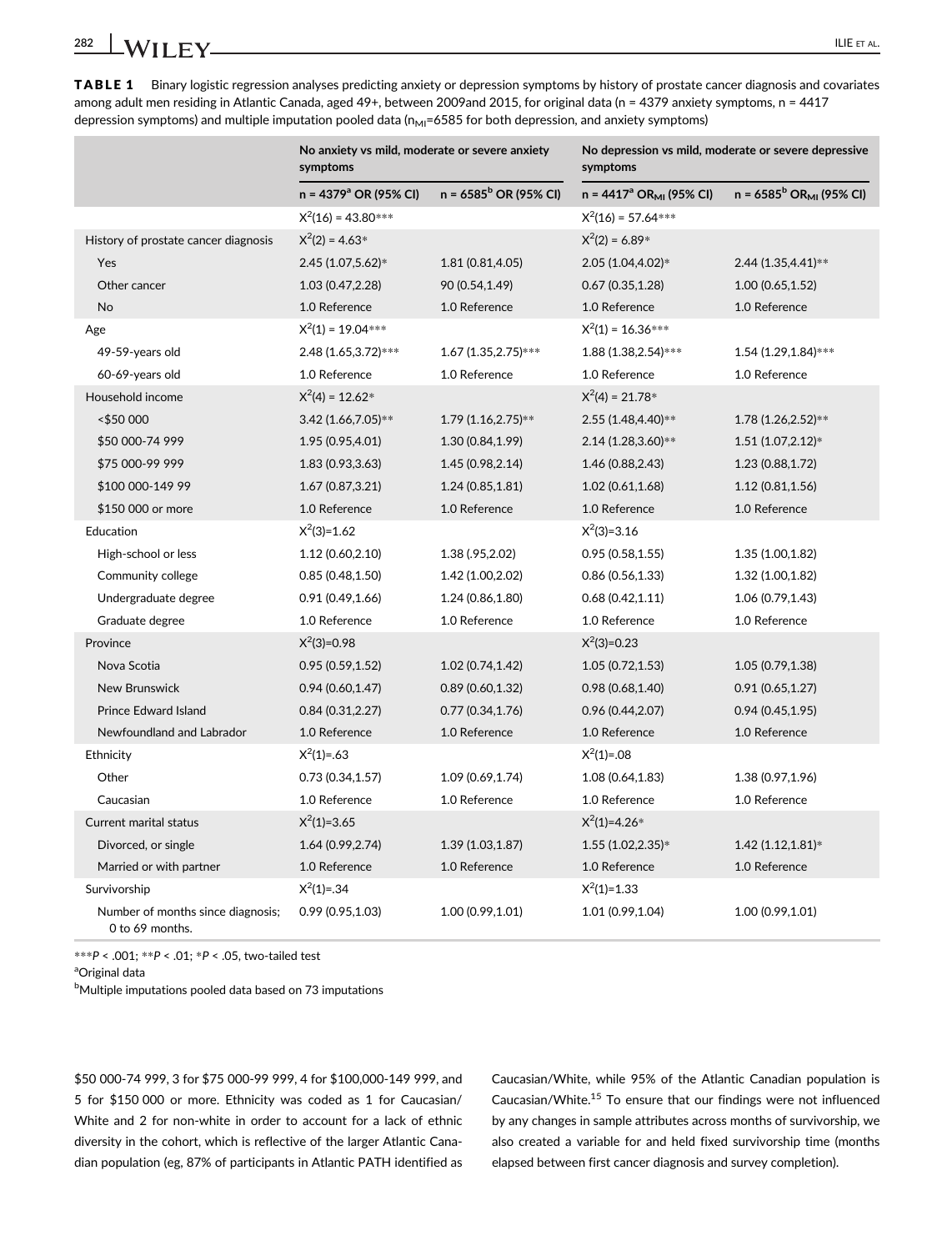## 2.2 | Statistical analyses

All analyses were performed SPSS V25. Logistic regression analyses were used to examine the relationship between the presence or absence of PCa or other types of cancer and anxiety or depression symptoms, in controlled (age, relationship status, education, province of residence, household income, ethnicity and survivorship time) and uncontrolled analyses. Cross-tab analyses were used to first assess the association between current anxiety or depression status (binary) and the presence or absence of lifetime history of PCa or other forms of cancer or no cancer.

The range of missing data rates across the variables of interest were 33.5% (n = 2206 missing) for anxiety, 32.9% (n = 2168 missing) for depression, 37.7% (n = 2483 missing) for the presence or absence of history of cancer (prostate or other), 6.5% (n = 425) for household income, 4.5% (n = 296) for ethnicity, 0.4% (n = 29) for education, 0.4% (n = 25) for province, and 0.4% (n = 27) for marital status. Little's MCAR  $X^2$  (234)  $=$  2479.91, P < .001 indicated that data for variables missing more than 5%, was not missing at random. Although a visual examination of the missing data did not reveal any systematic patterns multiple imputation (MI) was used to supplement the analyses and add confidence to the results obtained. MI was performed using SPSS V.25, using aniterative Markov Chain Monte Carlo (MCMC) algorithm known as fully conditional specification (FCS) or chained equations imputation. The number of imputations, 73, was randomly generated to represent a value within the range of 33 to 100, as recommended by the literature.<sup>22,23</sup>

#### 2.3 | Sensitivity analyses

SPSS V.25 allows for sensitivity analyses (in this case, cross tabs and logistic regression) to be conducted using the original data set and the generated pooled dataset (based on the 73 imputed data sets) in one output. These sensitivity analyses were conducted in order to determine if our results depend on how the missing data was handled.<sup>22</sup> Results were pooled in a summary measure following MI with an analytic sample of 6585 for each of our two outcomes (depression and anxiety) and were compared with the listwise exclusion original dataset which had analytic samples of 4417 and 4379 responses for each of our two outcomes (depression and anxiety), respectively. It should also be noted that due to MI adjustments, decimal sample sizes and degrees of freedom are normal and may occur (due to imputation aggregates) for some statistical tests.<sup>22,23</sup>

## 3 | RESULTS

An estimated 3.9% of men in the original sample (n = 158) or 3.5% in the MI pooled sample ( $n_{\text{MI}}$  = 231.2) reported having had a history of PCa diagnosis, 11.3% (n = 462) or 11.68% (n<sub>MI</sub> = 769.4) reported having had a history of other forms of cancer and 84.9% (n = 3482) or 84.81% ( $n_{\text{MI}}$  = 5584.4) reported never having had a diagnosis of cancer in their lifetime, respectively. An estimated 9.2% (n = 403) and 14.7% (n = 651) men in our Atlantic Canada sample screened positive for the presence of mild, moderate or severe anxiety or depression, or 10% (n = 660.9) and 15.2% (n = 1000.2) based on the original and pooled multiple imputations data, respectively.

Logistic regression analyses (based on original and MI pooled data sets) evaluating the relationship between main predictor (history of lifetime PCa, or other forms of cancer diagnosis), candidate covariates with mental health outcomes are presented in the online Supplementary materials section. Table 1 shows the results of logistic regression analyses for each of the outcomes, regressing the presence of a lifetime history of PCa or other types of cancer while adjusting for covariates. Analyses revealed that men with a lifetime history of PCa had 2.45 (OR<sub>MI</sub> = 1.81) or 2.05 (OR<sub>MI</sub> = 2.44) statistically significant higher odds for screening positive for current mild, moderate or severe anxiety or depression status, respectively, compared with those with no lifetime history of cancer. Men with a lifetime history of other types of cancer had comparable depression and anxiety levels compared with those with no lifetime history of cancer. Younger men (49-59 years old) had 2.48 (OR<sub>MI</sub> = 1.67) or 1.88 (OR<sub>MI</sub> = 1.54) statistically significant higher odds of screening positive for current anxiety or depression, respectively, compared with older men (60-69 years old). Men with a household income lower than \$50,000 a year had 3.42 (OR<sub>MI</sub> = 1.79) or 2.55 (OR<sub>MI</sub> = 1.78) statistically significant higher odds for screening positive for anxiety or depression, respectively. Men who identified with a current household income between \$50,000 and \$74,999 a year had double the odds, OR =  $2.14$  (OR<sub>MI</sub> =  $1.51$ ) of depression compared with the highest income group. Lastly, men who identified being divorced, widowed, separated, or single/never married had statistically higher odds, OR = 1.55 (OR<sub>MI</sub> = 1.42) for screening positive for depressive symptoms. Education, province, ethnicity and survivorship time since diagnosis did not statistically significantly contribute to differentiating between the levels of the outcomes.

## 4 | DISCUSSION

Depression or anxiety symptoms were present among 9.2% or 14.7% of men in this voluntary sample of Atlantic Canadian men, respectively. These numbers are comparable with national population prevalence estimates for lifetime symptoms compatible with generalized anxiety disorder (GAD) and depression (8.7% and 11.3%, respectively) reported for Canadians ages 15 or older.<sup>24-27</sup>

Almost 4% of the men in this sample had a lifetime history of PCa, compared with 11% of the men who identified having had a lifetime history of other types of cancer (other than PCa). To our knowledge, these estimates are the most recent reports on the prevalence of lifetime history of these conditions in a Canadian population-based sample. These percentages are 2.7% and 7.72% higher than prevalence estimates of lifetime history of these conditions from a 2005 Canadian Community Health Survey report.<sup>28</sup> The increase from 2005 to the time period between 2009 and2015 we report here, is expected and could represent the result of an increase in the population of older adults during these time periods, alone or in conjunction with increased lifetime survivorship among cancer patients due to better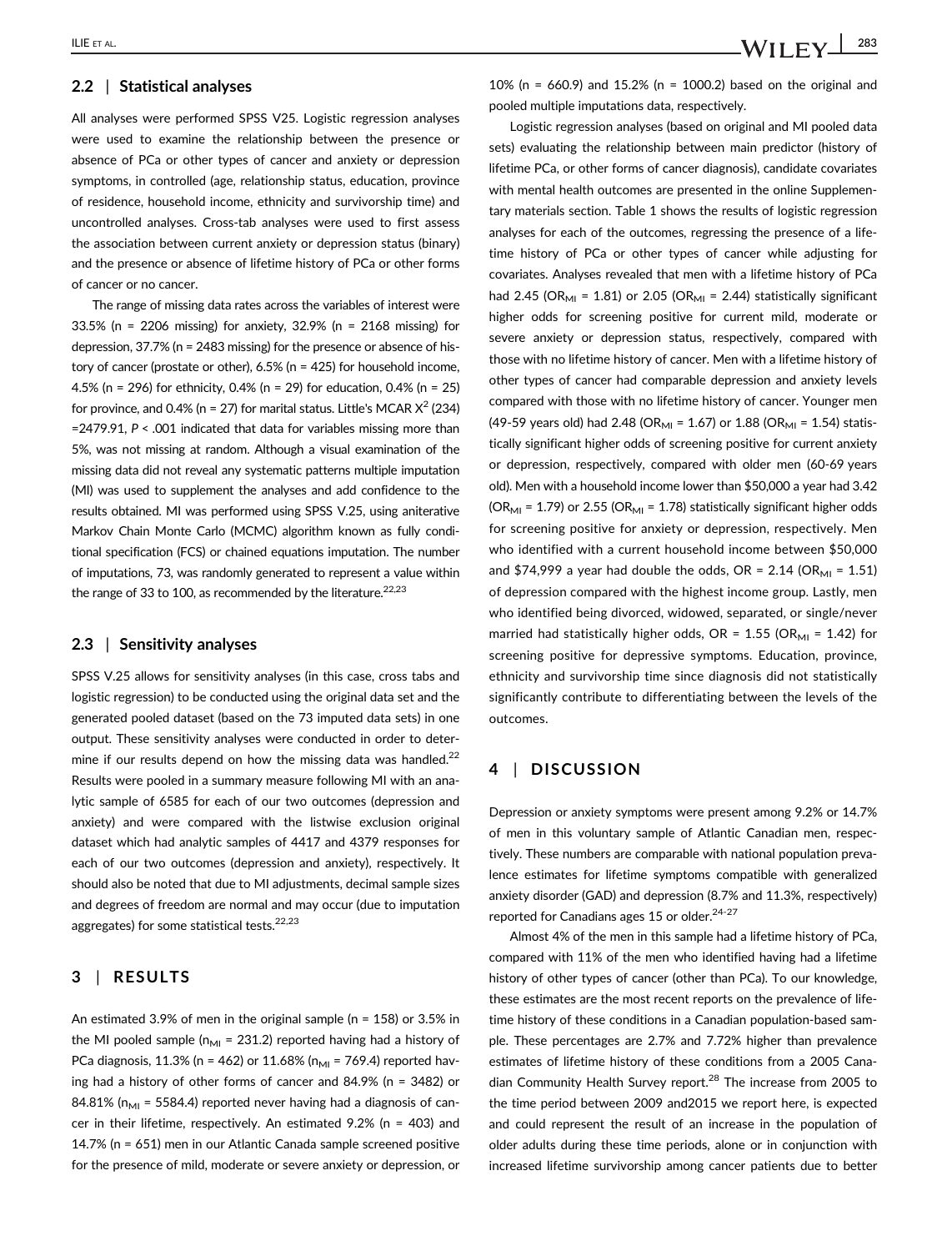detection and improvements in curative treatments. When controlling for possible confounds (including number of months elapsed since diagnosis), for men who had a lifetime history of PCa (but not those with any other form of cancer other than prostate) odds were double or more than double for screening positive for current mild, moderate or severe depression or anxiety symptoms, respectively, compared with those with no lifetime history of cancer. To our knowledge, this is the first study comparing mental health outcomes among PCa survivors, male survivors of other forms of cancer, and those who never had a cancer diagnosis.

There are a number of factors that may influence mental health outcomes among men with PCa, including physical symptoms (eg, urinary incontinence), uncertainties associated with the cancer diagnosis, sideeffects related to treatment (eg, hormone therapy), changes in quality of life as a result of treatment (eg, erectile dysfunction); changes in selfesteem and perceptions of masculinity, and anxiety during the posttreatment follow-up period, particularly for those individuals with repeated testing for recurrence. $5,11$  Here we note that cancer survivorship, measured by number of months that elapsed since diagnosis, did not statistically significantly differentiate between poor anxiety or depression outcomes, while having or not a history of PCa was an important delineator between the levels of these variables. Although a comprehensive recent published review of the literature documented an increased risk of depression in PCa survivors, our novel findings begin to shed light on the particular vulnerability of this population, compared with other forms of cancer, for these conditions.<sup>5</sup> In light of the growing emphasis placed on cancer survivorship, evidence presented here, further supports the critical need for intervention early on and during PCa survivorship.<sup>5,11,29-31</sup>

Previous reports have also noted that PCa survivors are at an increased risk of suicide ideation and attempt, and this increased risk is present even more than a decade after the diagnosis.<sup>5,32,33</sup> Future studies should attempt to examine the relationship between suicidal symptoms and long-term mental health in this group, to ensure that mental health issues in patients with prostate cancer are not underdiagnosed and undertreated.

#### 4.1 | Study limitations

While important, the results of the current study are not without limitations. First, the sample in the current study was voluntary and the findings may not be generalizable to PCa survivors from different demographic backgrounds. Outcome assessment was restricted to participants' self-report and therefore may be subject to bias. The primary outcomes differentiated between the presence or absence of mild, moderate, or severe depression and anxiety. Using a higher cutoff point than mild anxiety or depression may have greater clinical utility, therefore,this analysis may not have distinguished between symptoms that are severe enough to warrant treatment. Subsequent studies should investigate further the clinical relevance of these various cutoff points. In addition, although the study used well-validated self-report measures, clinical interviews may provide more detailed measures of depression and anxiety. Furthermore, analyses were not controlled for other factors such as multimorbidity, suicide ideation

and attempt, and substance use, known in the literature to be important predictors of mental health issues in the general population, especially among older adults.<sup>5,34</sup> Future studies should attempt to control for these covariates in addition to examining any role that treatment modality may play in the relationship between lifetime history of PCa and mental health issues.<sup>5,35,36</sup>

The reliance on self-reported data represent a potential limitation. Given the longitudinal nature of the Atlantic PATH study (participants in the cross-sectional cohort will be followed for over a 30-year period) and future links with administrative health data, however, it will become possible in the following years to confirm participants' self-reported cancer diagnoses via administrative health data. The participants may not be entirely representative of the general population of Atlantic Canada as the majority of participants in the larger cohort are female which is common in cohort studies.<sup>15</sup> This may have led to an underestimation ofthe effect of mental health on PCa survivors in Atlantic Canada. Finally, our outcomes include missing data (a little over 30%). To address the issue of missing data known to be a problem that may cause bias or lead to inefficient analyses, we employed the recommended practice of MI to supplement original data analyses and increase confidence in the results we obtained.<sup>37,38</sup>

## 4.2 | Clinical implications

Despite these limitations, the findings of the current study add significantly to the current understanding of the relationship between PCa and mental health. Unlike other segments of the population, survivors of PCa are faced with several possible side effects of treatment that go to the heart of their identity as men, including erectile dysfunction, urinary incontinence, bowel issues, or feeling disconnected in their relationship due to lack of sexual function. $11,38-40$  Therefore, for mental health interventions to be successful, future interventions may need to focus on identifying those survivorship needs that lead to mental health issues and address them through patient education and/or empowerment programs offered early in the survivorship journey in order to successfully control and prevent the development of mental health issues.<sup>41</sup> Clinicians know assessing survivors' direct oncological outcomes (eg, urinary, bowel and sexual function) is critical to addressing physical health, but may not be aware that mental health issues and survivorship needs are also critical for identifying men at risk of poor oncological and quality of life outcomes.<sup>5</sup>

Based on results we present here and recent reviews on depression and anxiety among PCa survivors, we consider that screening and treating anxiety and depression during PCa survivorship is a key priority for PCa clinical oncology teams in order to insure oncological outcomes are not negatively affected by the onset of mental health issues among survivors of PCa and their persistence during the cancer journey.<sup>5,29</sup> This research points out the vulnerability of PCa survivors compared with that of survivors of other forms of cancer. The findings of this research, coupled with a growing emphasis on cancer survivorship, highlight the importance of a multidisciplinary effort to prioritize and deliver comprehensive mental health support to both patients and survivors of PCa.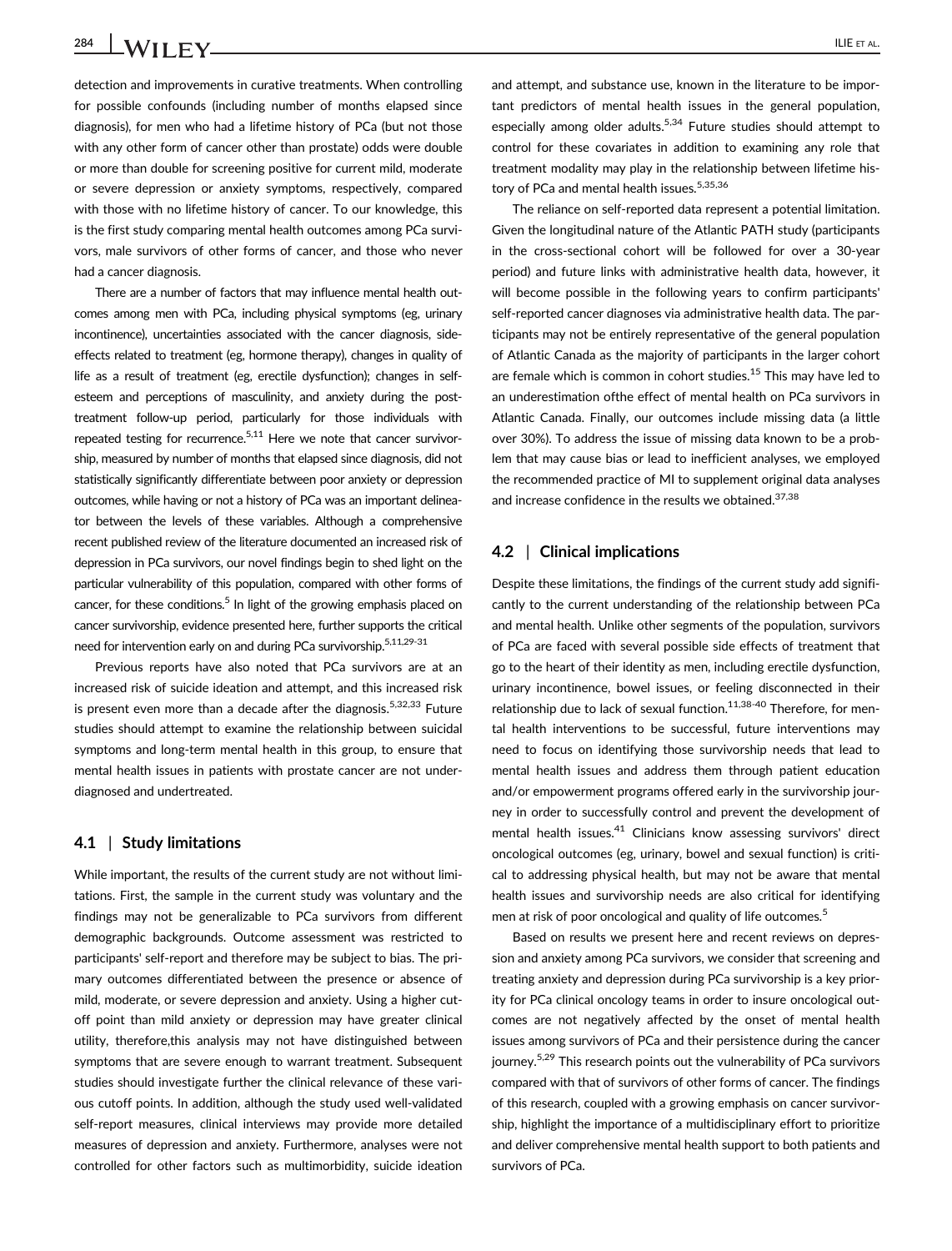#### ACKNOWLEDGMENTS

We would like to thank the Atlantic PATH participants who donated their time, personal health history, and biological samples to this project. We would also like to thank the Atlantic PATH team members for data collection and management. The team acknowledges the Dalhousie Medical Research Foundation (DMRF) Soillse Research Fund for their support.The data used in this research were made available by the Atlantic Partnership for Tomorrow's Health (Atlantic PATH) Study, which is the Atlantic Canada regional component of the Canadian Partnership for Tomorrow Project funded by the Canadian Partnership Against Cancer and Health Canada. The views expressed herein represent the views of the authors and do not necessarily represent the views of Health Canada. Data access was funded by the Dalhousie Medical Research Foundation (DMRF) Soillse Research Fund.

## CONFLICT OF INTEREST

The authors declare that they have no conflict of interest.

#### DATA AVAILABILITY STATEMENT

The data and biological samples collected as part of the Atlantic PATH study are available to the academic research community through a formal application process.

#### ORCID

Gabriela Ilie <https://orcid.org/0000-0002-1602-6374>

#### **REFERENCES**

- 1. Canadian Cancer Society's Advisory Committee on Cancer Statistics. Canadian Cancer Statistics 2015. 2015.
- 2. Canadian Cancer Society. Treatments for prostate cancer. 2017 [http://www.cancer.ca/en/cancer-information/cancer-type/prostate/](http://www.cancer.ca/en/cancer-information/cancer-type/prostate/treatment/?region=ns) [treatment/?region=ns](http://www.cancer.ca/en/cancer-information/cancer-type/prostate/treatment/?region=ns). Accessed May 15, 2019.
- 3. Vickers A, Wolters T, Savage C, et al. Prostate-specific antigen velocity for early detection of prostate cancer: result from a large, representative, population-based cohort. Eur Urol. 2009;56(5):753.
- 4. Fineberg HV. Cancer survivorship: the new chronic condition. Medscape Gen Med. 2006;8(1):66.
- 5. Fervaha G, Izard JP, Tripp DA, Rajan S, Leong DP, Siemens DR. Depression and prostate cancer: A focused review for the clinician. Urol Oncol. 2019;37:282.
- 6. DiMatteo RM, Lepper HS, Crogham TW. Depression is a risk factor for noncompliance with medical treatment: meta-analysis of the effects of anxiety and depression on patient adherence. Arch Intern Med. 2000;160:2101.
- 7. Linden W, Vodermaier A, Mackenzie R, Greig D. Anxiety and depression after cancer diagnosis: prevalence rates by cancer type, gender, and age. J Affect Disord. 2012;141(2-3):343.
- 8. Adler NE, Page AEK. Consequences of unmet psychosocial needs. In: Adler NE, P AEK, eds. Cancer Care for the Whole Patient: Meeting Psychosocial Health Needs. Washington, DC: National Academy Press; 2008:51.
- 9. Brandao T, Schulz MS, Matos PM. Psychological adjustment after breast cancer: A systematic review of longitudinal studies. Psycho-Oncol. 2016;26:917.
- 10. Caruso R, Nanni MG, Ria M, et al. Depressive spectrum disorders in cancer: prevalence, risk factors and screening for depression: a critical review. Acta Oncol. 2017;56:146.
- 11. Cole MG, Dendukuri N. Risk factors for depression among elderly community subjects: a systematic review and meta-analysis. Am J Psychiatry. 2003;160:1147.
- 12. Ilie G. Annual Report 2018: Maritimes Survey of survivors of prostate cancer. 2018.
- 13. Dummer TJB, Awadalla P, Boileau C, Craig C, FortierI, Goel V, et al. The-Canadian partnership for tomorrow project: a pan-Canadian platform for chronic disease prevention research. Can Med Assoc J 2018;190(23):E710.
- 14. Yu ZM, Parker L, Dummer TJB. Depressive symptoms, diet quality, physical activity, and body composition among populations in Nova Scotia. Canada: Report from the Atlantic Partnership for Tomorrow's Health Prev Med. 2014;61:106.
- 15. Sweeney E, Cui Y, DeClercq V, et al. Cohort Profile: the atlantic partnership for tomorrow's health (Atlantic PATH) study. Int J Epidemiol. 2017;46(6).
- 16. Kroenke K, Spitzer RL, Williams JB, Monahan PO, Lowe B. Anxiety disorders in primary care: prevalence, impairment, comorbidity, and detection. Ann Intern Med. 2007;146:317.
- 17. Spitzer RL, Kroenke K, Williams JB, Lowe B. A brief measure for assessing generalized anxiety disorder: the GAD-7. Arch Intern Med. 2006;166:1092.
- 18. Ialomiteanu AR, Hamilton H, Adlaf EM, Mann RE. Substance Use, Mental Health and Well-Being Among Ontario Adults, 1977-2017: CAMH Monitor eReport 2017. Research Document Series No. 48. Toronto, ON: Centre for Addiction and Mental Health; 2018.
- 19. Kroenke K, Spitzer RL, Williams JB. The PHQ-9: validity of a brief depression severity measure. J Gen Intern Med. 2001;16(9):606.
- 20. Lowe B, Kroenke K, Herzoga W, Grafe K. Measuring depression outcome with a brief self-report instrument: sensitivity to change of the patient health questionnaire (PHQ-9). J Affect Disord 2004;81 61-66.
- 21. Martin A, Rief W, Klaiberg A, Braehler E. Validity of the brief patient health questionnaire mood scale (PHQ-9) in the general population. Gen Hosp Psychiatry. 2006;28(1):71.
- 22. van Buuren S. Flexible Imputation of Missing Data. 2nd ed. Florida: Taylor and Francis Group; 2018.
- 23. Sterne JA, White IR, Carlin JB, et al. Multiple imputation for missing data in epidemiological and clinical research: potential and pitfalls. BMJ. 2009;338:2393.
- 24. Pelletier L, O'Donnell S, McRae L, Grenier J. The burden of generalized anxiety disorder in Canada. Health Promo Chron Dis Preven Canada. 2017;37(2):54.
- 25. Lam R, McIntosh D, Wang J, et al. Canadian network for mood and anxiety treatments (CANMAT) 2016 clinical guidelines for the management of adults with major depressive disorder: section 1.disease burden and principles of care. Can J Psychiatr. 2016;61(9):510.
- 26. Pearson C, Janz T, Ali J.Health at a glance: mental and substance use disorders in Canada. 2013; Catalogue No. 82-624-X.
- 27. Patten S, Williams J, Lavorato D, Wang JL, McDonald K, Bulloch A. Descriptive epidemiology of major depressive disorder in Canada in 2012. Can J Psychiatr. 2015;60:23.
- 28. Courneya KS, Katzmarzyk PT, Bacon E. Physical activity and obesity in Canadian cancer survivors. Cancer. 2008;112(11):2475-2482.
- 29. Watts S, Leydon G, Birch B, et al. Depression and anxiety in prostate cancer: a systematic review and meta-analysis of prevalence rates. BMJ Open. 2014;4.
- 30. Korfage I, de Koning H, Roobol M, Schröder F, Essink-Bot M. Prostate cancer diagnosis: the impact on patients' mental health. Eur J Cancer. 2006;42:165.
- 31. Smith H. Depression in cancer patients: pathogenesis, implications and treatment. Oncol Lett. 2015;9:1509.
- 32. Recklitis C, Zhou E, Zwemer E, Hu J, Kantoff P. Suicidal ideation in prostate cancer survivors: understanding the role of physical and psychological health outcomes. Cancer. 2014;3393.